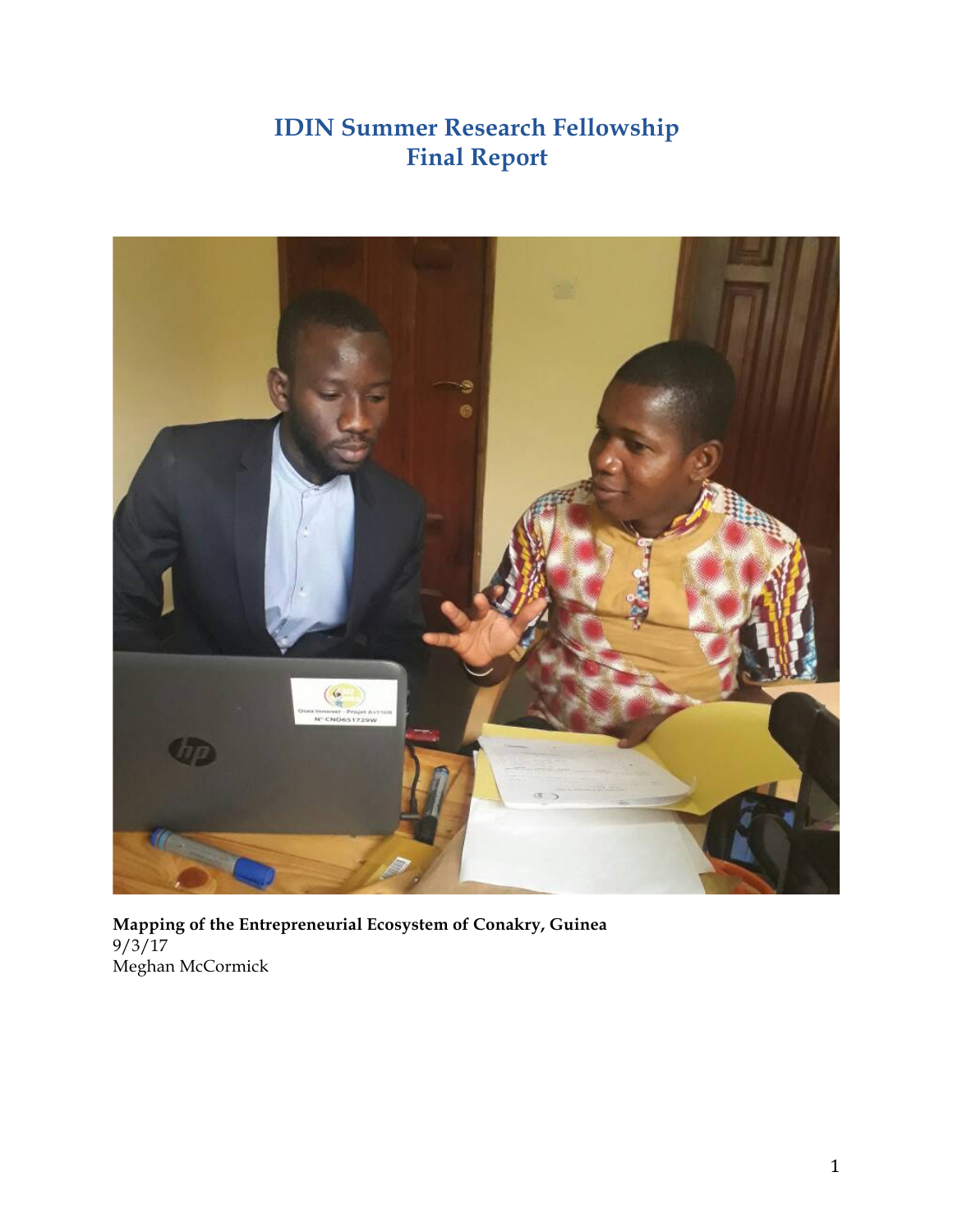## **PART 1: Summary of Research Conducted**

## Research Focus and Objectives:

The objective of my research was to map the entrepreneurial ecosystem of Conakry, Guinea. As a co-founder of Dare to Innovate, a social enterprise headquartered in Guinea, I have witnessed the evolution of the ecosystem from 2011 to today. While focus on entrepreneurship and the availability of resources for entrepreneurs has increased in the last 6 years, the ecosystem is still nascent. For example, while my research uncovered one network of young people *interested* in starting an angel investor's network, no such services exist today. Risk capital and other forms of equity is not available to businesses headquartered and operating in Guinea.

From 2014 to 2016, an unprecedented Ebola epidemic spread throughout Guinea and its neighboring countries of Liberia and Sierra Leone. According to the Center for Disease Control, 11,310 people lost their lives during this outbreak.1 In addition to the devastating loss of life, the economic implications of the epidemic are long lasting. In 2015, it is estimated that the three effected countries lost \$2.2B in GDP and Guinea's GDP grew at 0% instead of their projected 5%.2 In response, the global community has plans to invest behind the economic development of Guinea with particular attention paid to marginalized populations, such as youth. With that is mind, it was particularly important to understand the current situation of the entrepreneurial ecosystem in Guinea so that resources can be most effectively spent building the capabilities of existing structures and creating new structures and services where gaps exists.

At the same time, the goal was to create a tool that was immediately useful for entrepreneurs and small-business owners currently active in Conakry. The Guinean market is characterized by low levels of information availability and high search costs. Before the creation of this ecosystem mapping, there was no centralized place for entrepreneurs to learn about the services available to them in Conakry.

The ecosystem mapping that came out of this research is just a starting point. The tool is designed to continue to collect information, becoming a living map populated by the community and curated by Dare to Innovate to provide the most updated information on the ecosystem.

# Research Activities:

I used four primary methods to collect and analyze data. The first was desk research. While this desk research was not terribly helpful in identifying players in the ecosystem, it did help me to organize my research. For example, The Aspen Institute's Entrepreneurial Ecosystem Diagnostic Toolkit, helped me to frame the types of organizations that I was seeking and the information that I wanted to learn from them.

The second research activity was an online survey used to identify players in the ecosystem from the individuals who rely on them most, entrepreneurs and business owners. The survey was also used to understand, from the entrepreneurs' point of view, the biggest obstacles to

<sup>&</sup>lt;sup>1</sup> "2014 Ebola Outbreak in West Africa - Case Counts | Ebola Hemorrhagic Fever | CDC."

<sup>&</sup>lt;sup>2</sup> "Cost of the Ebola Epidemic", CDC.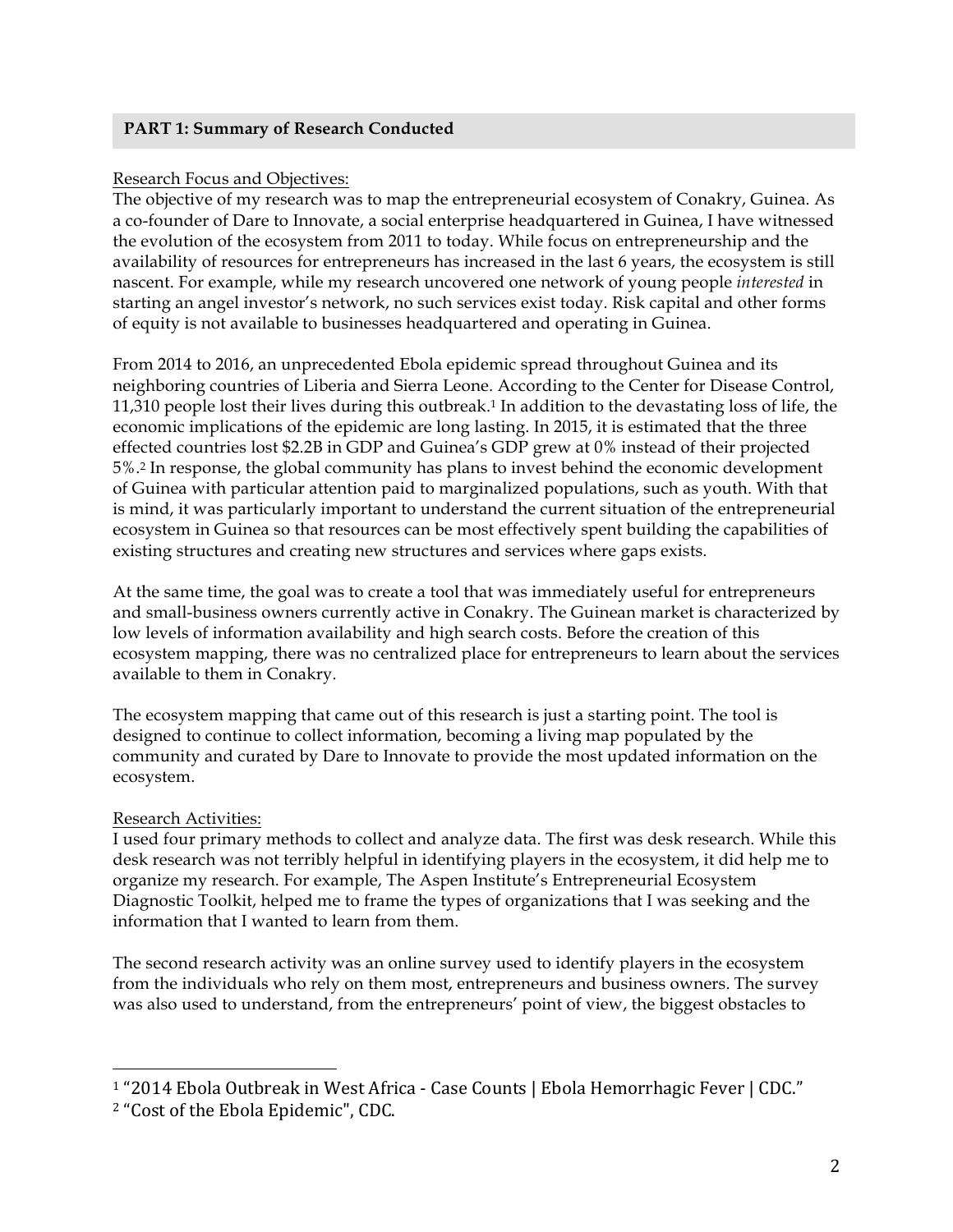success. The survey was not the main focus of the research and the number of respondents did not allow for statistical significance<sup>3</sup>, but the responses made for interesting touchpoints.

The most significant research activity was long-form in-person interviews with organizations and individuals who were identified as being important to the ecosystem. My local partner, Aminata Sidiki Diakite, and I conducted 30 in-person interviews. Additionally, two other individuals responded to the questions via email. The main goal of the interviews were to understand what products and services their organization delivered to entrepreneurs and how entrepreneurs access those services. For example, if an entrepreneur wanted to get a loan from a certain bank, what was the first step to do that? Who could they call with questions? Where could they physically go for more information?

The final research activity was a focus group with entrepreneurs and employees of entrepreneurship support organizations to look at the results and identify gaps. After the focus group, we went back in the field to conduct several additional long-form interviews.

## Research Findings:

The entrepreneurship ecosystem map is available on Dare to Innovate's website at http://daretoinnovate.com/lecosystme-entrepreneurial. The map is somewhat dynamic; clicking on any player in the map takes the entrepreneur directly to their website if the organization has one.

This was not a typical research project because the aim was to develop a tool, not to answer a research question. Nonetheless, several interesting findings emerged from the research.

## **First, financial services is the most developed category, but are not serving entrepreneurs.** In Conakry, individuals are physically proximate to banks and all banks in the country have a presence in Conakry. In addition to classic banks, microfinance institutions and insurance companies are also providing financial services. In my ecosystem map, 43% of institutions listed are within the financial services category. Despite this, in a small online survey we conducted, "access to loans" scored a 4.33/5 with 5 representing a "very serious obstacle" to the success of entrepreneurs. Only three other elements scored worse: "access to grants" (4.4), "access to international markets" (4.4), and "support from prosperous entrepreneurs in the region" (4.36). This is remarkable when compared to "corruption" which scored 4.18 and the "general regional economic climate" which scored 4.0.

On the other side of the coin, we surveyed respondents to understand which services entrepreneurship accelerators could provide would be most helpful. Out of 5, with 5 representing extremely useful, "access to investors" scored 4.5 and "receiving a direct financing [from the accelerator]" scored 4.8.

There is an opportunity for financial institutions in Guinea, many of which are multi-national corporations, to create tailored products and services for entrepreneurs in order to increase access to financing.

<sup>&</sup>lt;sup>3</sup> 30 people completed the online survey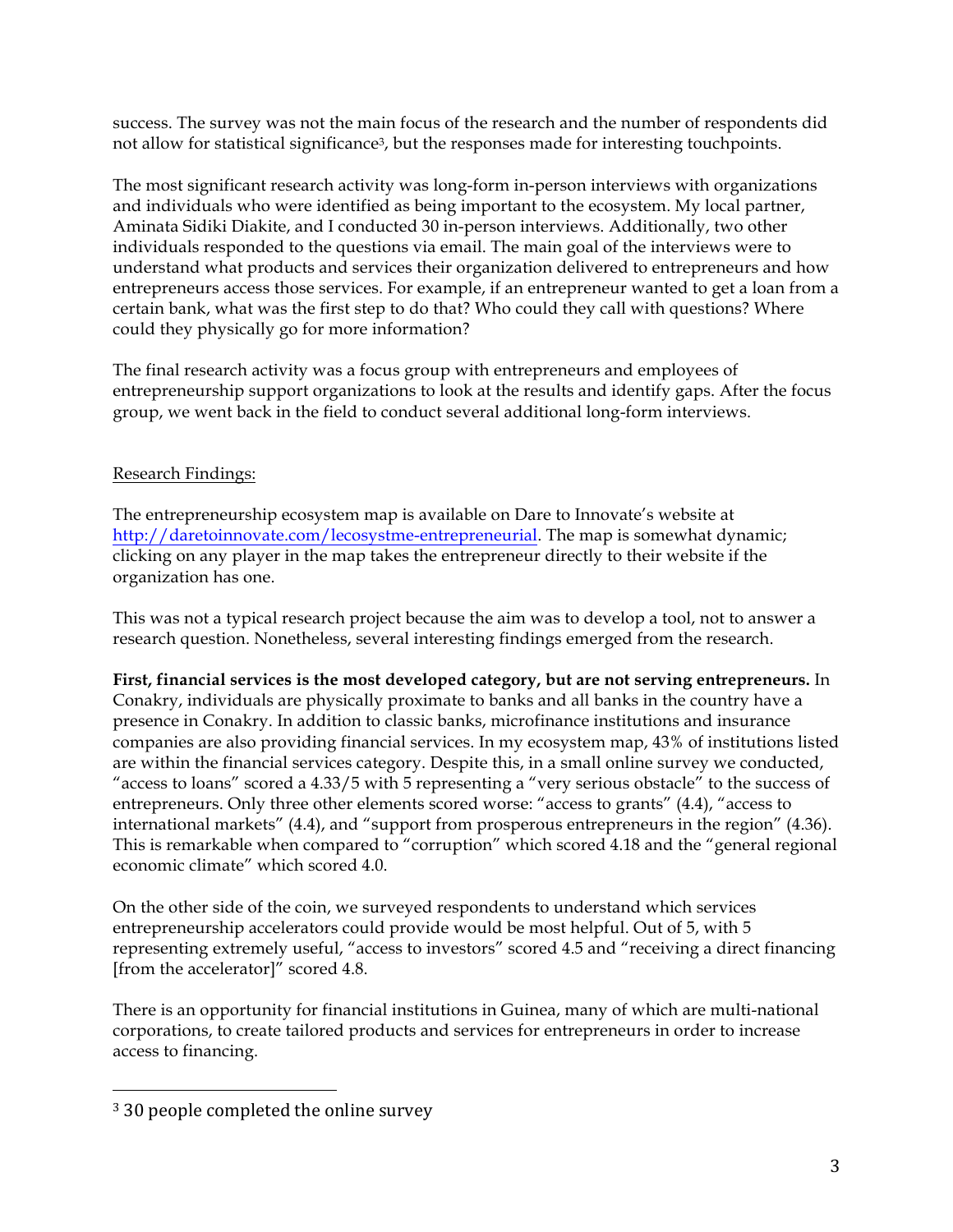**Second, there is a general lack of Entrepreneurship Support Organizations (ESOs) that help unify services for entrepreneurs.** In the Boston metro area, educational institutions, like MIT or Babson play important roles as integrators bringing together talent, training, inspiration, mentoring and financial and other resources in support of entrepreneurship. Guinea sees a scarcity of integrators who can guide entrepreneurs through the ecosystem to maximize their potential for success. There seem to only be two organizations doing this work, Dare to Innovate and Saboutech.4 These two organizations do not have the capacity and/or accessibility to meet demand. Dare to Innovate accelerator programs receive on average more than 200 applications for 25-30 slots. Saboutech charges GNF 1,000,000 (approximately \$115) for pre-Incubation and GNF 700,000 – 1,000,000 (\$77-\$115) per month for co-working space.5 This is relatively expensive for youth, the demographic most attracted to entrepreneurship, considering that 2014 per capita gross national income was \$500.6

Even though we targeted our online survey to individuals who showed a job title of entrepreneur or expressed an interest in entrepreneurship on Facebook, only 1 respondent of the online survey had actually completed an accelerator program. While developing the ecosystem map is an important step for young entrepreneurs to understand what services are available to them, it is likely that an expansion of ESOs that can help mentor them in using the map would have a much greater impact.

While this research also helped surface several other interesting hypotheses, there was not enough data to explore them in this paper. For example, we interviewed a representative of the Ministry of Youth who did not surface a single current tangible or accessible program for youth entrepreneurs delivered by their agency. We also interviewed the government Agency for the Promotion of Private Investment (APIP). While this agency is relatively active, their role is more focused on increasing investment into existing businesses than helping to develop new ones. They are currently developing a directory of businesses in Conakry to be made available to the public online7. These efforts will add another dynamic to the general public's understanding of business and entrepreneurship in Guinea. These interviews created more questions than they answered around the government's stated desire to promote entrepreneurship and their ability to execute on that strategy.

## Next Steps:

There are still many questions to be answered and ecosystem players to be added to the map. The tool was designed to be a living document, so one of the critical next steps is to promote the tool so that we can crowdsource more players for the map.

In terms of research, there are three major areas that warrant additional inquiry. First, the goal of this study was to understand who are the service providers to entrepreneurs in Guinea. It did not attempt to assess the quality of the services that they deliver. A follow-on study to do just

<sup>&</sup>lt;sup>4</sup> Note: Meghan McCormick, the author of this study, is a co-founder of Dare to Innovate

<sup>&</sup>lt;sup>5</sup> Rates published on Saboutech's website, www.saboutech.org

 $6$  "Doing Business in Guinea: 2016 Country Commercial Guide for U.S. companies", U.S. & Foreign Commercial Service and U.S. Department of State, 2016.

<sup>&</sup>lt;sup>7</sup> Draft version attached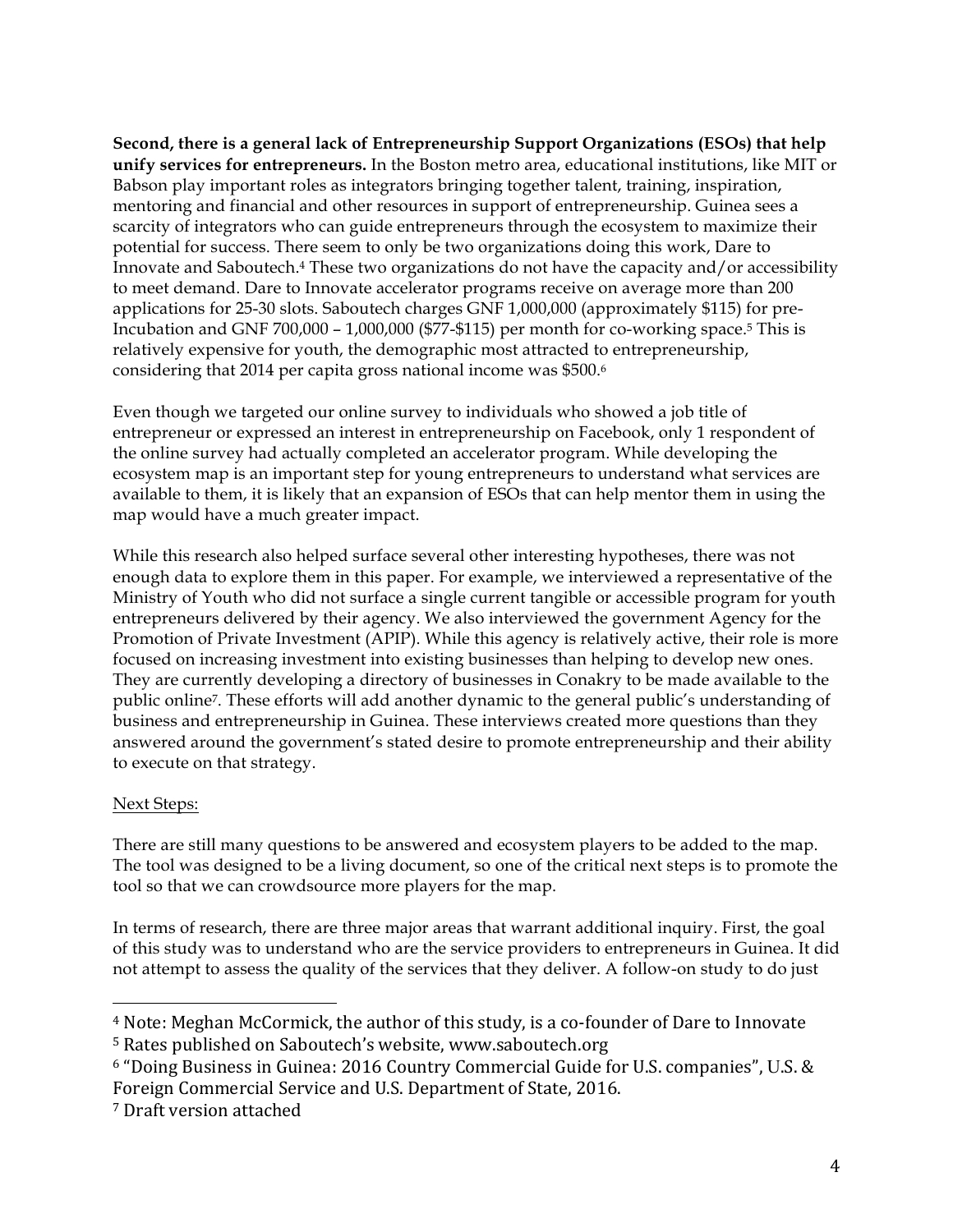that would be a major asset to our understanding of the gap between the currently reality and best practices for promoting and fostering entrepreneurship. Secondly, in a related pursuit, it would be useful to map and assess the ecosystem of similar neighboring countries such as Senegal, Mali, and Côte d'Ivoire in order to build a benchmarking system of Guinea in relation to its peers.

Thirdly, one major category of ecosystem player was left out of this map, International Development Projects. These were intentionally left out for two reasons; 1) they are nonpermanent, 2) access to services tends to be driven by meeting some specific criteria. For example, Dare to Innovate implemented a business accelerator for the United Nations Development Program (UNDP). In order to be eligible for the program, you had to be a young person who volunteered with the Red Cross in certain prefectures during the Ebola crisis. The program is running for 2 cohorts only, over the span of about 12 months. Putting UNDP on the ecosystem map would not help a prospective entrepreneur because UNDP is not implementing and may not be interested in supporting entrepreneurship going forward. Due to this dynamic, the map focused on permanent organizations who consistently implement entrepreneurship programs or deliver products and services directly to entrepreneurs. That being said, development agencies are important players in the ecosystem in Guinea and understanding their influence on entrepreneurship would be an interesting area for further study.

For the tool, the next steps are to make it more dynamic. Currently, users can suggest new players to add, but the information is displayed statically. I would like to build in the capability for entrepreneurs to rate the service providers on the map and describe their experiences.

# **PART 2: Findings Related to Local Innovation**

*In addition to your overall findings, we are particularly interested in your findings specifically related to certain aspects of local innovation, even if these may not have been the primary focus of your overall research project. Please answer the following questions to the extent that they are applicable to the project you conducted and to the extent you feel that you have relevant data, observations, and findings to share. This section should be 1-3 pages.*

# Understanding Local Innovation:

I think one of the most important things to understand about the entrepreneurial ecosystem in Guinea is how incredibly nascent it is. Having exposure to other West Africa ecosystems highlights just how underdeveloped it specifically, and Francophone African ecosystems are in general. For example, the Innovation Prize for Africa 2017 featured no Francophone Sub-Saharan African nominees.8

# Local Innovators:

One of the most surprising findings from the primary interviews was the concentration of answers to the question of "tell me about a prosperous entrepreneur in Guinea". The goal of the question was to highlight the entrepreneurial role models in the system. All but one respondent named Mr. KPC, Antonio Souare. He founded Guinée Games, a private lottery and betting company and is now the head of the Guinean Football Federation. This is the symptom of an

<sup>8</sup> http://innovationprizeforafrica.org/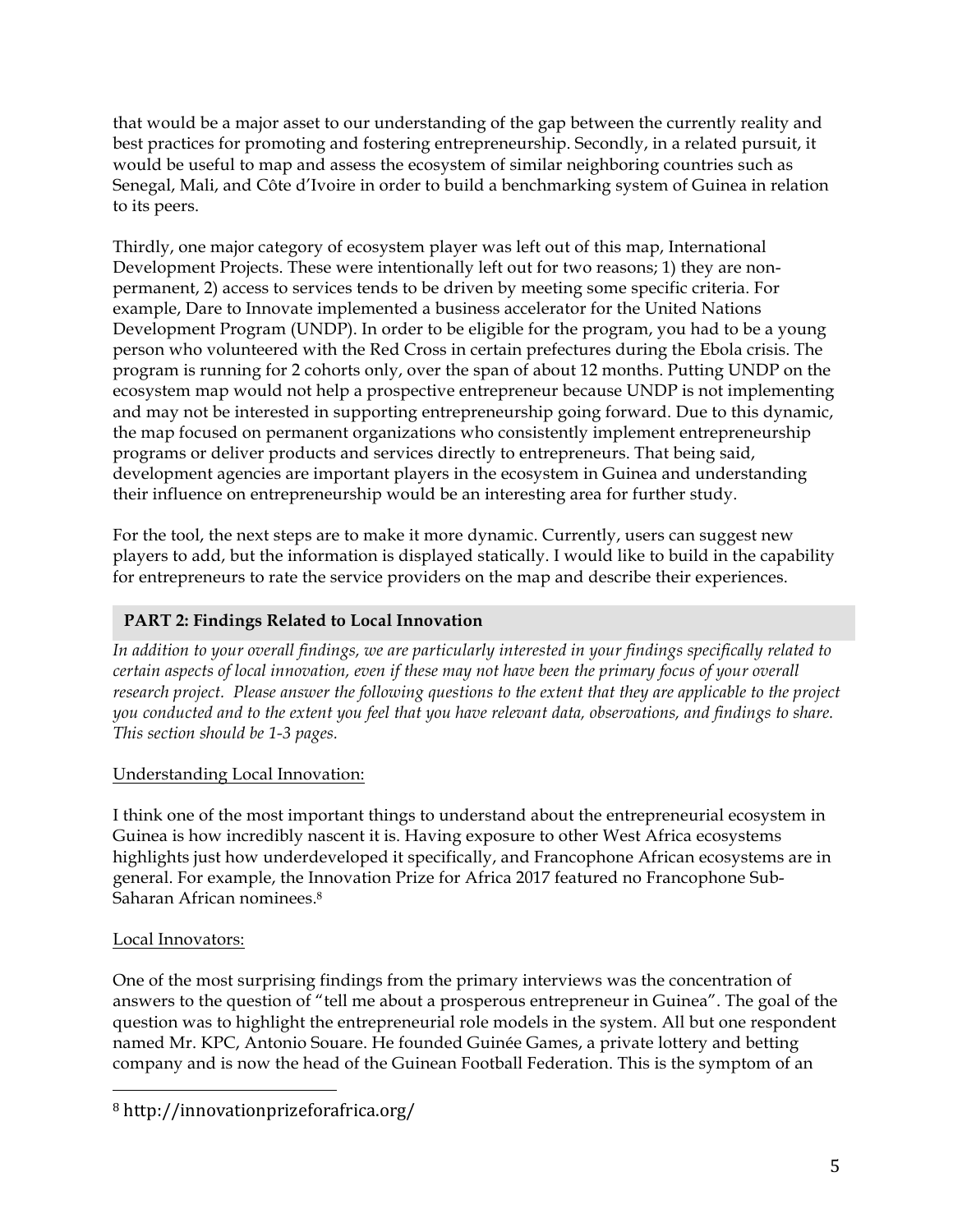under-developed innovation ecosystem. Whereas in robust markets, people can cite innovators within their industry or dome of influence, nearly all responders called upon the same example.

This finding was supported by the survey data. The two elements that received the highest average score, and therefore are the biggest perceived obstacles, were the level of support provided by successful entrepreneurs in the region (4.36/5) and collaboration between entrepreneurs and universities for research and development. (4.27/5). This means that budding entrepreneurs are under-exposed to leaders in both the application and study of entrepreneurship and innovation.

## Enabling Ecosystem and Stakeholders:

I think it is important to note that universities are not participating in the ecosystem. While some private universities, such as the University of Nongo, and public universities, such as the University of Kindia, have offered entrepreneurship courses in the past, none of them are offering them now. Informal conversations with several universities in Conakry revealed an interest in an incubator space on campus or in offering entrepreneurship curriculum, but there was also an expectation that these services would be provided by outside sources with outside funding. To date and to my best understanding, no university-hosted incubator exists or has ever existed in Guinea.

## Other data related to local innovation:

Attached to this document is a file from APIP, the Association for the Promotion of Private Investors that tracks organizations, national and international, who have reached out to APIP or visited them at their office. It is a good leading indicator for investment in the country and could be interesting for anyone studying economic development in Guinea and the role of government investment agencies in West Africa.

# **PART 3: Lessons Learned and Recommendations**

*Please share any challenges you encountered in implementing your research as planned, either from a practical standpoint or a standpoint of research methods. If another student were to conduct a similar project, what would be several key recommendations you would make, based on your experience this summer?* 

I think it is important to recognize the limitations of digital/online survey methods. While we hoped for 50 respondents to our online survey and promoted the survey heavily on Facebook (the gateway to the internet in Guinea), we only received 30 respondants. It is important to consider the trade-offs of time and money for doing surveys online and in-person. The goal of our survey was just to help us craft the primary research and get a sense of attitudes, and therefore this did not negatively impact our research. If the primary method of data gathering for future studies in Guinea is surveys, I do not recommend using online as the primary channel.